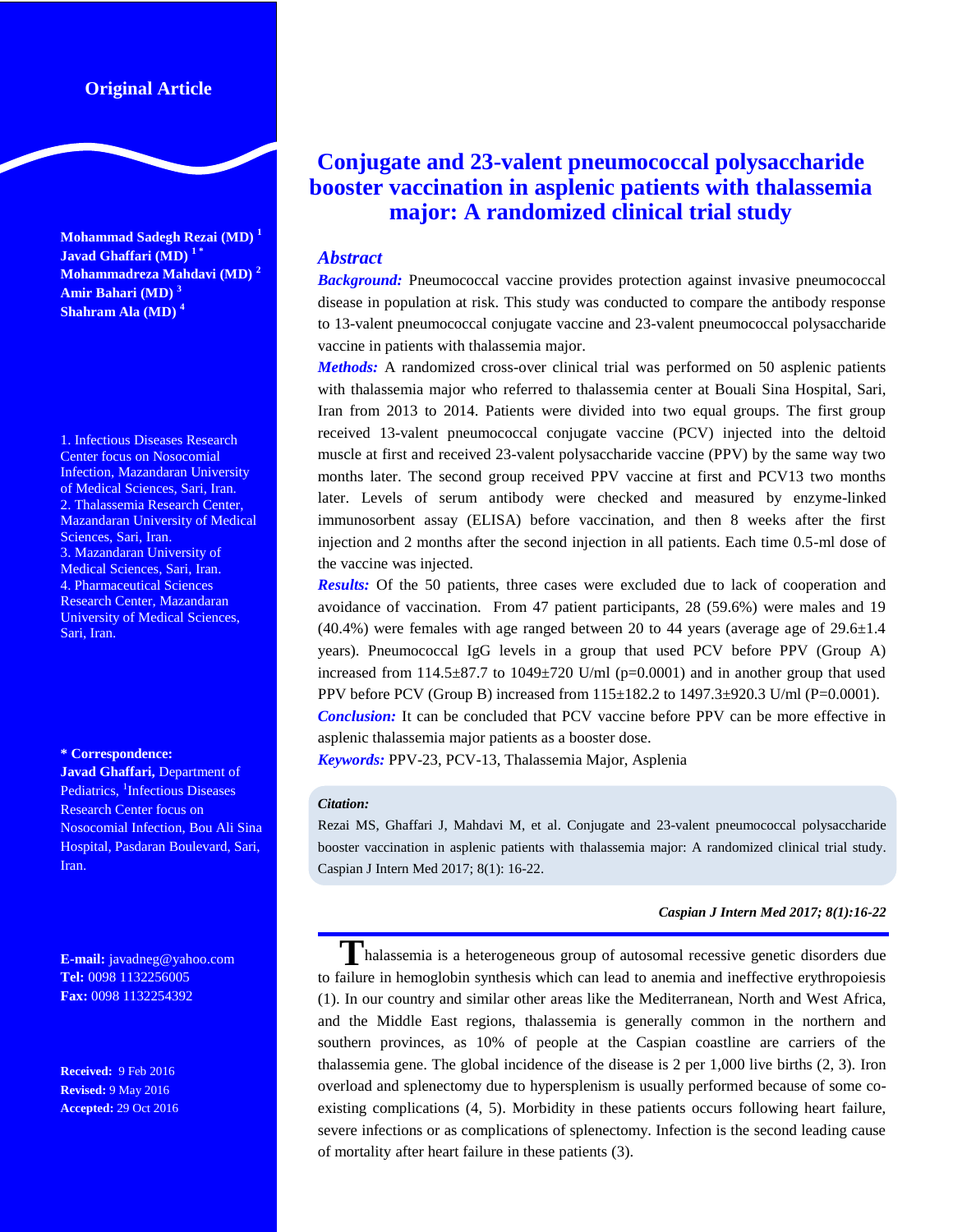Some studies have shown that T cells, humoral immunity and phagocytes (phagocytosis defect due to tetrapeptide tuftsin deficiency) are impaired in these patients, and even in some cases, dysfunction of the complement system and opsonizasion and natural killer cells (NK) have also been reported (6). Ghaffari et al. showed no impairment of immunoglobulin levels in patients with thalassemia major (7). Organisms such as Yersinia enterocolitica, Klebsiella, E.coli, Streptococcus pneumoniae, Pseudomonas aeruginosa, Listeria monocytogenes and Legionella pneumophila cause infection in these patients that can be due to body iron overload (8-10).

In asplenic patients, infections such as meningitis, pneumonia, septicemia following contamination by encapsulated bacteria such as Streptococcus pneumoniae, Neisseria meningitidis, Hemophilus influenza type b are more common (11, 12). Pneumococcus is the most common pathogen (70%) that causes sepsis after splenectomy and is associated with 50% to 70% mortality rate (13).

Pneumococcal vaccine provides protection against invasive pneumococcal disease in people at risk. Various types of pneumococcal vaccines are used such as 23- valent polysaccharide vaccines (PPV), 7- valent conjugate pneumococcal vaccine and 13-valent pneumococcal conjugate vaccine (PCV). PCV vaccine compared to PPV is more effective for reduction of pneumococcal invasive disease because of more immunogenicity power and more stimulation of memory cell immunity, but covered a lower spectrum of pneumococcal strains. Combination vaccine is recommended for patients with sickle cell and HIV (11, 12). PPV is recommended for all asplenic children over two years old and 13- valent conjugate vaccine is recommended from two months old (12). In 2007, 7- valent conjugate pneumococcal vaccine (PVC, Prevnar) was licensed with USA get certified and caused dramatic decrease in invasive pneumococcal infection (13, 14). PCV13 was confirmed in preventing noninvasive pneumococcal disease and otitis media (12). Several studies have shown that the PPV vaccine administered following PCV has more immunogenic effect than PCV alone, therefore combining the application of PCV and PPV, the conjugate before polysaccharide is recommended for patients with AIDS and sickle cell (13).

Usually after 5-10 years of PPV vaccination, immune response may be reduced. Thus, a booster dose of vaccine may be needed. Pnuemovax booster should be considered every 5 to 10 years. There is insufficient evidence

recommending PPV or PCV or both as boosters. To answer this question; which vaccine is better to inject before the other, we planned a crossover clinical trial to have a better protection using both vaccines. On the other hand, we could not find similar clinical trial. So the aim of this study was to compare the antibody response to 13-valent pneumococcal conjugate vaccine (PCV) and 23-valent pneumococcal polysaccharide vaccine (PPV) in asplenic patients with thalassemia major.

## **Methods**

A randomized double blind crossover clinical trial was performed on 50 asplenic patients with thalassemia major who referred to thalassemia center at Bouali Sina Hospital, Sari, Iran from 2013 -2014. The study was approved by the Research Ethics Committee of Mazandaran University of Medical sciences. Informed consent was obtained from each participant or parent/guardian. Inclusion criteria were all asplenic patients (no age limit) with thalassemia major who had received pneumococcal vaccine more than 5 years ago and their pneumococcal serum IgG level was less than 0.34 mg/dl. Those who received pneumococcal vaccine less than 5 years prior to enrollment in the study were excluded. According to statistical estimation and quantities of serum antibody level, the estimated number of sample case was 50 (25 cases in each group) based on 80% power and 95% accuracy. Demographic characteristics of the patients were recorded (table 1). Consequently, all of them had pneumococcal antibody less than normal before the start of vaccination.

The eligible patients were divided into two groups (A and B) based on sequential and random. Group A was vaccinated at first by  $PCV<sup>13</sup>$  vaccine (Prevnar 13) manufactured by Wyeth Lederle Vaccines SA, Belgium] and then after 8 weeks, they received PPV vaccine (PSV23 polysaccharide vaccine manufactured by Sanofi Pasteur MSD AG 6340 Baar H4741.SZ, Switzerland) injected into the deltoid muscle.

Group B patients received PPV vaccine at first and then PCV13 vaccine manufactured by the same companies 8 weeks later. Serum IgG levels were checked 8 weeks after the first dose of vaccine. Likewise, we checked serum antibody levels after 8 weeks of second vaccine in both groups. Serum samples were obtained before each immunization and 8 weeks after second immunization. We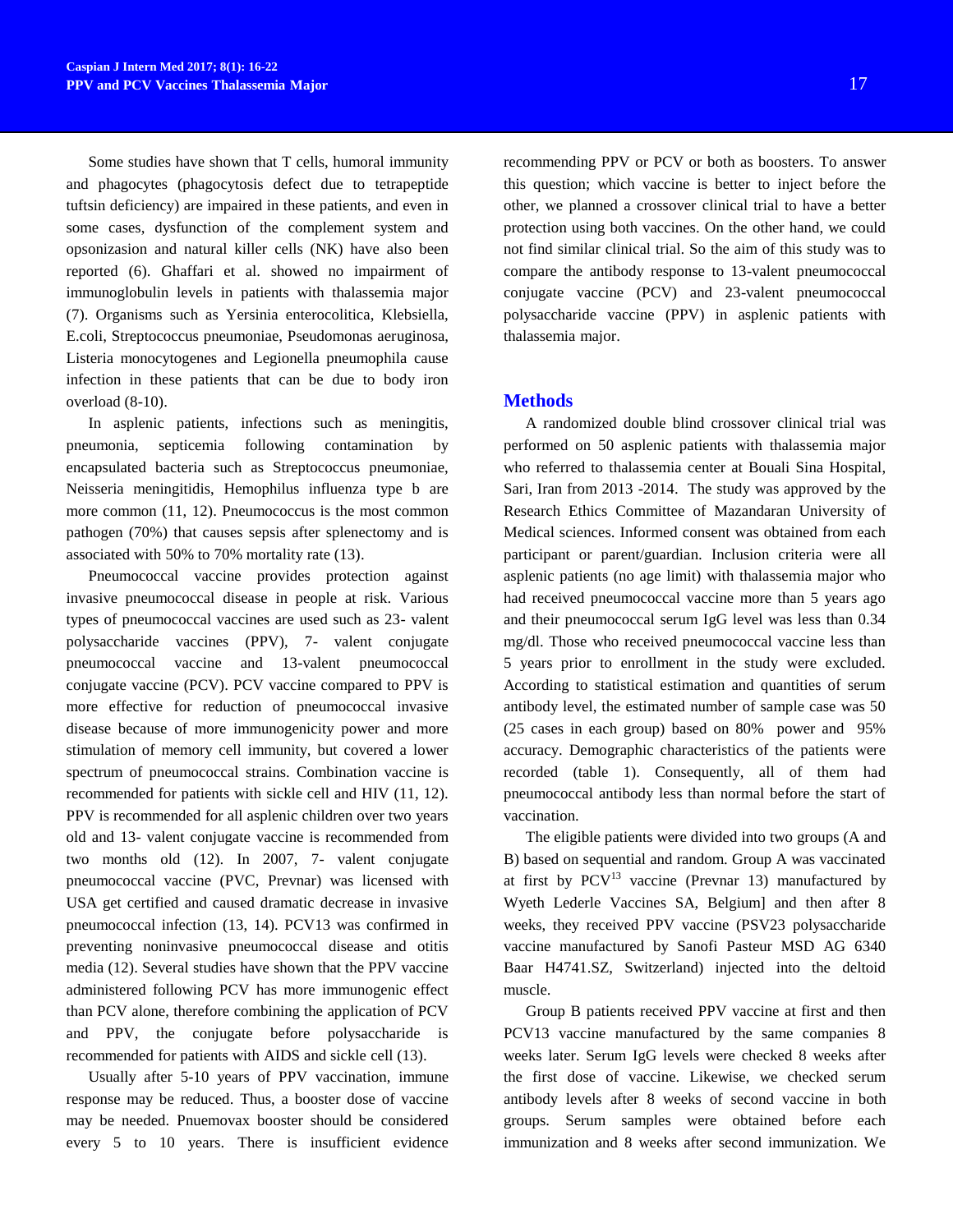used 0.5-ml dose of the vaccine. The IgG antipneumococcal antibody levels of the patients were measured using VaccZyme Anti-PCP IgG Enzyme-linked Immunosorbent assay (ELISA) with a normal range of 3.3-270 mg/L. All samples were reserved in  $-20^{\circ}$  before analysis. Adverse effects were assessed via an interview and physical examination. Subjects recorded reactions at 24 and 72 hours after each immunization. Fever was defined as oral

temperature  $\geq$ 38.5. We also recorded some local reactions including; redness, inflammation and pain in injection site. Analysis was done to determine the serum IgG improvement and alteration between the two groups.

Data were analyzed using SPSS software, Version 17, and descriptive statistical tests; Mean and standard deviation (SD), and Wilcoxon and Mann-Whitney tests. P<0.05 were assumed to be significant statistically.

#### **Table 1: Classification of the both groups based on vaccine injection. Asplenic thalassemic patients (n=50)**

| <b>Group A</b><br><b>Group B</b>                    |                                                     |
|-----------------------------------------------------|-----------------------------------------------------|
| Evaluation of IgG level before vaccination $(n=25)$ | Evaluation of IgG level before vaccination $(n=25)$ |
| PCV was injected                                    | PPV was injected                                    |
| Evaluation of IgG 8 weeks after first vaccine       | Evaluation of IgG 8 weeks after first vaccine       |
| PPV was injected                                    | PCV was injected                                    |
| Evaluation of IgG 8 weeks after second vaccine      | Evaluation of IgG 8 weeks after second vaccine      |

Pneumococcal conjugate vaccine (PCV); Pneumococcal polysaccharide vaccine (PPV); Immunoglobulin G (IgG)

# **Results**

Out of fifty patients enrolled in this study, 47 patients completed the study. Totally 28 (59.6%) patients were males and 19 (40.4%) were females. The age range of the participants was from 20 to 44 years old with the mean age of 29.6±1.4 years. All participants underwent splenectomy with an average time of  $15.2 \pm 5.2$  years passed from the operation and a minimum and maximum of 6 to 26 years from the beginning of this research respectively. Three patients were excluded; two died due to thalassemia and coexisting disease and one because of dermatologic problem. The antibody level of the all participants was measured

before and after intervention (table 2). Comparison of IgG antibody levels before and after the first vaccine was not significant ( $P=0.2$  and 0.7, respectively) but is significant after the second vaccine  $(P=0.049)$ . Immunologic response in group A who initially received PCV vaccine before PPV was significantly higher than group B after the second injection  $(P=0.049)$ . All of them had pneumococcal serum IgG more than 0.34 mg/dl in which a cutoff level is considerable for prevention of possible infection after splenectomy. Of course change in serum level of IgG is more important for us than the absolute cutoff level.

#### **Table 2: Comparison of IgG antibody (mg / L) in both groups before and after intervention**

| <b>Groups</b>  |                                   | <b>Number</b> | $Mean \pm SD$      | <b>P-value</b> |
|----------------|-----------------------------------|---------------|--------------------|----------------|
| Group A        | Before intervention (group A)     | 23            | $114.5 \pm 87.7$   |                |
|                | After first vaccine PCV(group A)  | 23            | $844 + 872.4$      | 0.0001         |
|                | Before intervention (group A)     | 23            | $114.5 \pm 87.7$   | 0.0001         |
|                | After PPV (group A)               | 21            | 1049±720.3         |                |
| <b>Group B</b> | Before intervention (group B)     | 24            | $115 \pm 182.2$    | 0.0001         |
|                | After first vaccine PPV (group B) | 24            | 1089.8±979         |                |
|                | Before intervention (group B)     | 24            | $115 \pm 182.2$    | 0.0001         |
|                | After second PCV (group B)        |               | $1497.3 \pm 920.3$ |                |

Pneumococcal conjugate vaccine (PCV); Pneumococcal polysaccharide vaccine (PPV)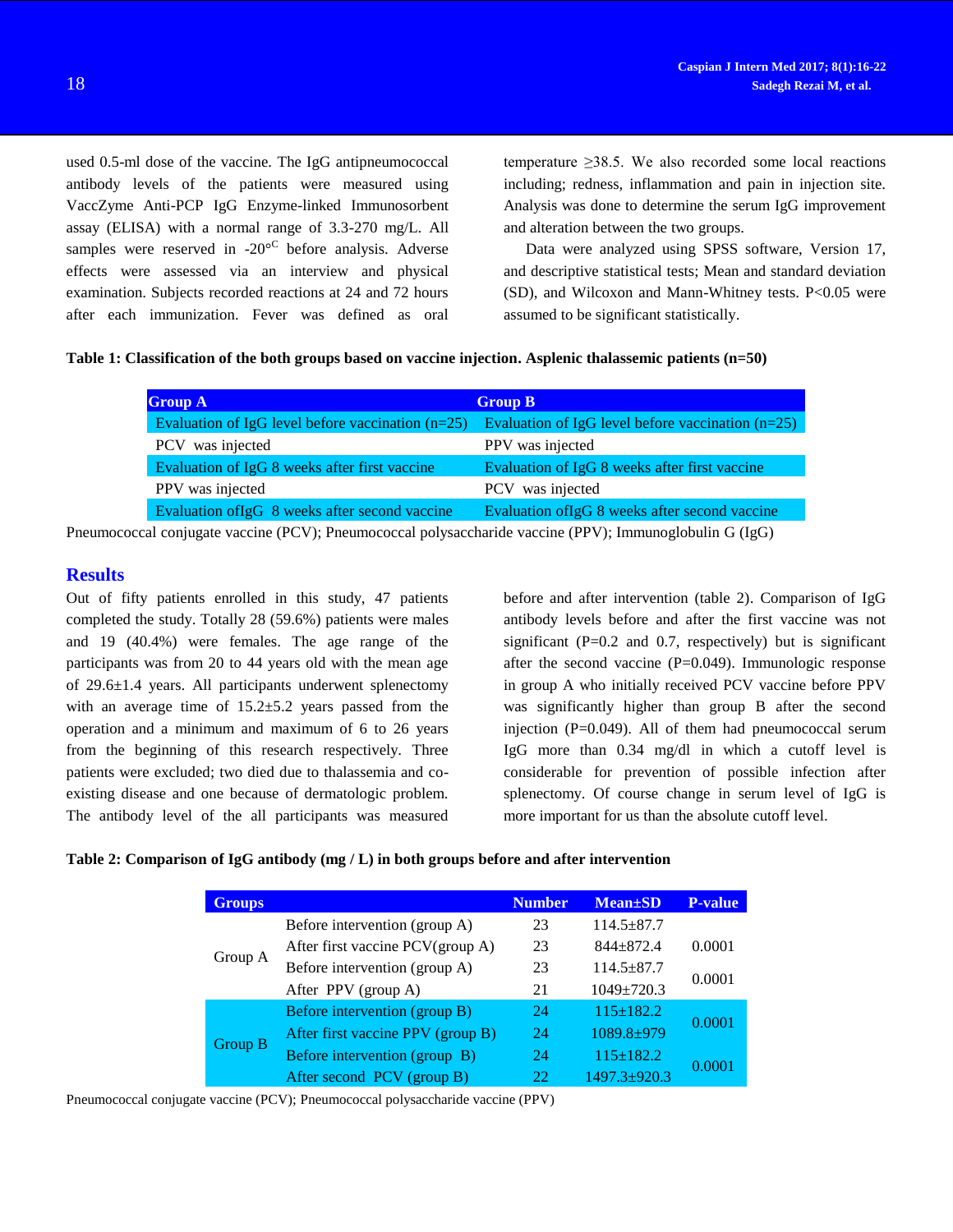### **Discussion**

So far as we have known this is the first study to evaluate the effect of PCV13 in asplenic patients with thalassemia major. Gram-positive Streptococcus cocci pneumonia is the most common cause of communityacquired pneumonia, and the second cause of bacterial meningitis, and the common cause of bacteremia (14). Pneumococcus is the most common pathogen responsible for postsplenectomy sepsis associated with 50 to 70 percent mortality (11). Meningitis caused by this germ is associated with 10% mortality and 20 % to 30% hearing loss. Neurological complications of this organism included epilepsy, blindness, paralysis and decrease in IQ (15). Resistance of this germ to antibiotics is a major health problem, as 15-30 percent of the isolated microbes are resistant to 3 or more antibiotics called multidrug resistance (MDR).

Pneumococcal vaccine induces protection in individual at risk against invasive pneumococcal disease. We found a significant difference in the antibody levels after receiving the initial vaccine (PCV or PPV) between the two studied groups. Our findings were similar to others. (12, 15, 16). This significant statistical difference represents the efficacy and immunogenicity of each vaccine. However, no significant difference was observed between the first and the second injections, but finally after the third injection the antibody levels became significantly higher in group A that received PCV at first. Similar to our study, George Tupolousus et al. in Greek performed a study on asplenic thalassemia patients.

They divided the patients into two studied groups. The first group received PCV13 at first and PPV23 after one month. The second group received two PPV with one-month interval. Then both groups received PPV after one year. The control group received PCV and PPV one year later. In both groups without splenectomy, the effect of both methods on antibody levels was similar. Injection of PPV had no significant effect, but frequent injection of PCV caused decreased in some pneumococcal strains among asplenic patients (12).

A study showed that PCV can overcome the decrease of PPV response, but our result showed that this theory is not true in all circumstances, and the responses of patients to the vaccines did not have significant difference in both groups in the short term but may be accurate for the long-term (17). Unlike the previous studies, our study showed that the

injection of PCV before PPV has no effect on the immunogenicity of PCV the short-term because all of our patients in both groups had antibody level higher than the threshold of 0.34  $\mu$  gr/dl after the first dose of antibody (10, 18). As a consequence, whether the PCV is injected first or after injection of PPV, both methods are equally effective in the short term and can prevent invasive pneumococcal diseases. Nonetheless, in one study on asplenic thalassemia patients, PPV injection after PCV in reducing invasive pneumococcal disease was more effective (19). In contrast, another study showed that when PPV was injected alone or before the PCV, it was associated with lower antibody response (20). An important difference of the result of our study with others was that we used PCV13 instead of PCV7.

Although there are controversies related to conjugate and polysaccharide vaccines about the effect of age on efficacy of the vaccines, in our study, because the age range of our patients was between 20 to 44 years, we could not conclude the age effect on the efficacy of the vaccines. (20, 21).

Louis Verrnachivou et al. conducted a survey on patients with sickle cell anemia. They divided the patients into two groups. One group received PPV vaccine and the other group received PCV in two months. At the start of the study, all participants received Hemophilus conjugate vaccine - tetanus and 4 valance meningococcal vaccines. Antibody level was checked by ELISA method before PPV vaccination and 3 to 6 weeks after PPV vaccine. Finally, antibody response was higher in combined method (both PPV and PCV injection) without more serious side effects  $(11)$ .

In a study by Marveled Aging et al. performed on 130 subjects in Netherlands, serum antibodies against Streptococcus pneumoniae were evaluated in asplenic individuals or those who had splenic dysfunction. One hundred thirty individuals were vaccinated in the past 5 years. Antibody levels above the threshold 35.0 mg/dl were seen in 83 cases (64%) (22).

The result of a study conducted by Lauri A. Hicks in the United States from 1998 to 2004 demonstrated that the rate of pneumococcal disease caused by strains uncovered by PCV vaccination is increasing (14). Due to the risk and complications associated with the disease, it appears that more attention is needed regarding the serotypes and performing vaccination in these patients. Yet, PPV23 is routinely used to cover other serotypes, but the vaccine contains purified polysaccharide pneumococcal serotype 23, which includes more than 95% of this germ, more effects of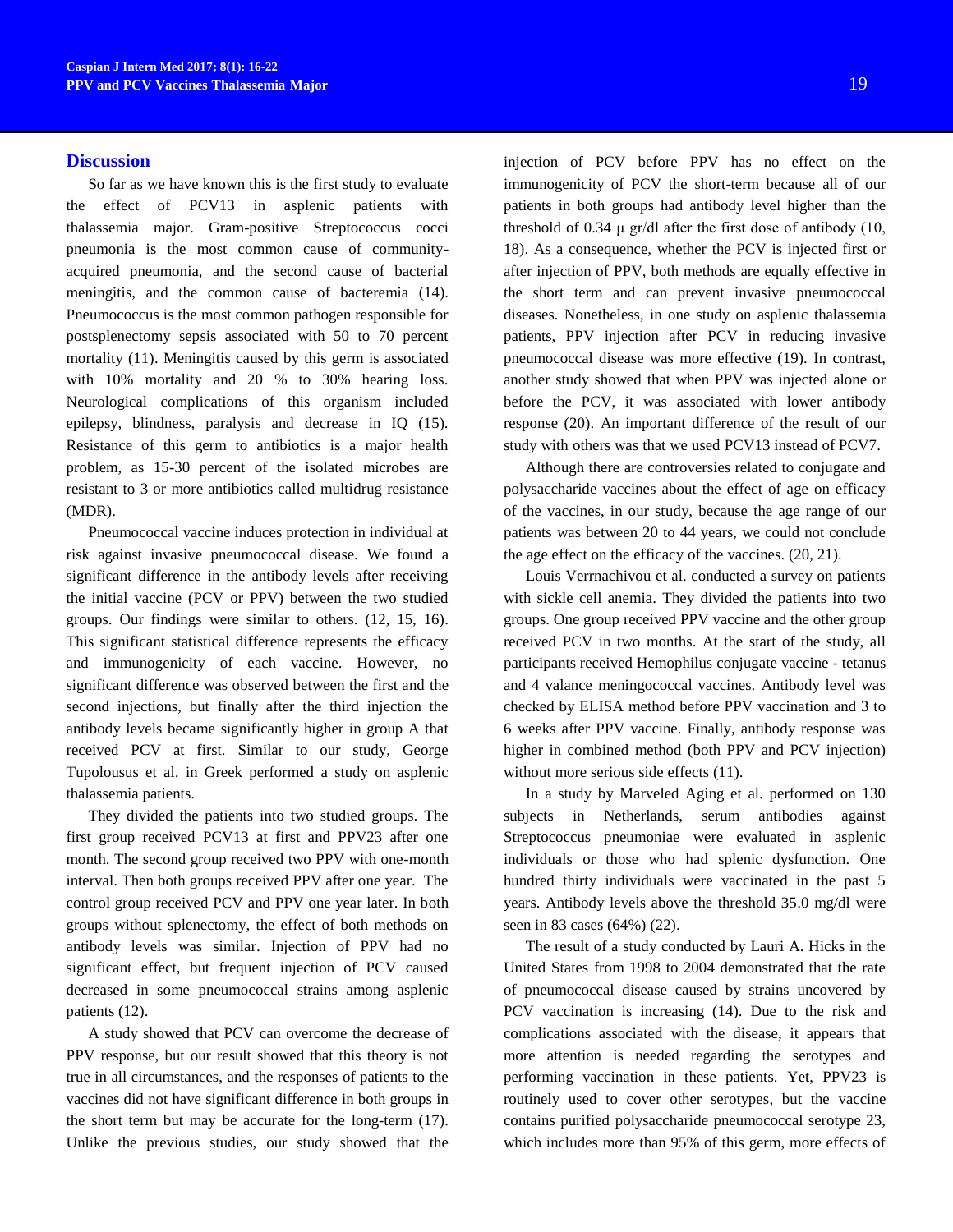these vaccine have been debated (15, 23, 16). In spito of that a population study on 870,000 individuals confirmed that PPV vaccination reduces hospitalization and pneumococcal respiratory disease (15). Of course, several studies reported skin reaction at the vaccine inoculation site as complication of vaccination that has been seen after the second injection (24). Comparison of group of patients who received only one dose of PPV vaccination with another group who received only one dose of PCV showed no significant difference. In David Goldblatt's study, the total rate of IgG was equal among the groups that was similar to the present study. Even though, the dose of PCV is similar to another study (25), there is still controversy using PCV or PPV separately in different studies, but combination therapy has also been recommended (16). Similarly, Grimprel et al. of France in 2009, performed a study and their results emphasized this finding (26) A study by Jaime L. Rubine in the United States determined that in addition to increasing the safety of the PCV13 against PPV, it reduced health care costs about \$ 11.6 billion over 10 years (27).

In the present study, by investigating the two groups; A3 and B3, we found that the patients who received PPV after a primary dose of PCV had a higher immunity compared to patients who received PPV at first. It seems PPV injection following initial dose of PCV has a beneficial effect on PCV immunogenicity. Even the combined PCV/PPV vaccination program has been recommended for patients with sickle cell anemia and HIV (11).

In George Artopolosus' study splenectomy was performed on 58 patients (35 asplenic and 23 with spleen) were investigated. The first group had positive history of receiving PPV vaccine but the second group received no pneumococcal vaccine. Splenectomized group was divided into two groups; the first group received PPV one month after receiving PCV vaccine and the second group had two PCV inoculations after one month interval. Both groups received PPV after a year. The control group received PCV at first and PPV after a year. The efficacy of two methods was similar in both groups without splenectomy. All the same repeat PPV shot reduces some pneumococcal strains in splenectomized patients (11).

For all that this study proved the effect of repeated injection of PPV to reduce pneumococcal infection in splenectomized patients, in Lewis Stray-Pedersen's study performed on patients with no history of splenectomy, the combined approach had the greatest effect (28, 10).

Nonetheless, in our study, in the group receiving initial PCV, the final antibody response was significantly higher after the second injection PCV and this means higher immunogenicity of PCV provided following initial injection. Stray-Pederson in a study conducted on patients with ataxia-telangiectasia found that using PCV as the initial vaccine and then using PPV as a booster dose can prevent severe pneumococcal disease (28). Mortezvokouet et al. recommended pneumococcal, meningococcal and hemophilus influenza vaccination with booster dose to reduce infection in asplenic patients or splenic dysfunction. Though the vaccine protocols are alternated. Still many people still did not respond to the vaccine and further research is required to obtain a suitable method. In people with immune deficiency, weak response to the vaccine is more possible. Most of these studies recommended the repeat PPV shot after 5 years, despite that some of them advised to repeat the vaccine every 5 years, every 6 years or every 3-6 years (29).

In conclusions**,** our findings indicate that PCV before the PPV than PPV before PCV as a booster has higher effect in asplenic patients with thalassemia major. This research has also shown that combined schedules increase the immunity of individuals against pneumococcal disease and the antibody response showed a significant difference between the two groups.

One of the ;imitations of our study in addition to lack of groups receiving only PPV or PCV vaccine that caused better comparison on the effect of combined vaccine was the lack of laboratory facilities for the study of different strains presented in the vaccine. We suggest further studies with more samples in splenectomized and non-splenectomized thalassemia.

## **Acknowledgments**

The authors thank all participants and their parents, the Thalassemia Research Center staff of Bou Ali Sina Hospital and Dr. Masoumeh Mousavi for her utmost cooperation during the study.

**Funding:** This study is derived from the thesis dissertation of Dr. Bahari with clinical registration number IRCT201110116660N3 approved and financially supported by the Research Vice-Chancellery of Mazandaran University of Medical Sciences.

**Conflict of Interest**: None declared.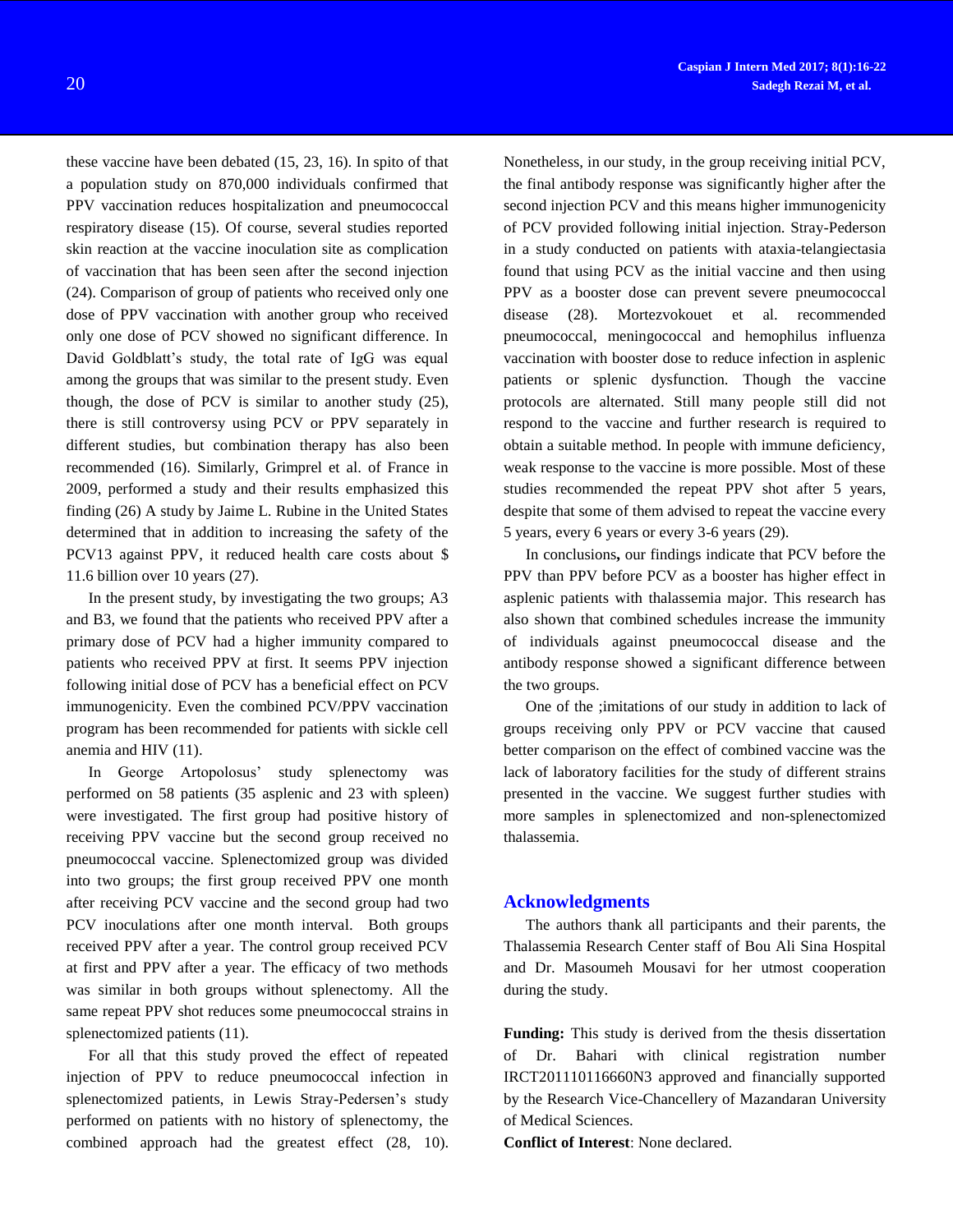## **References**

- 1. Choobineh H, Dehghani S, Einollahi N, et al. Comparison of serum leptin in major β-thalassemia patients and normal subjects. Iran J Pediatr 2007; 1: 73-8.
- 2. Ghaffari J, Kowsarian M, Mahdavi MR, et al. Prevalence of HTLV-1 infection in patients with major thalassemia in Mazandaran, north of Iran. Jundishapur J Microbiol 2013; 6: 57-60.
- 3. Sotoodeh Jahromi A, Farjam MR, Makarem A, et al. Immunity to pneumococcal vaccine in splenectomised β-Thalassemia patients. Am J Immunol 2012; 8: 33-7.
- 4. Talaeizadeh AH, Askarpoor B, Zandian KM. Outcomes of splenectomy in thalassemic patients. Jundishapur Sci Med J 2004; 40: 31-8.
- 5. Darzi AA, Tamaddoni A, Ramezani MS, et al. Comparison of need of transfusion and adverse effects before and after splenectomy in beta-thalassemia patients. J Babol Univ Med Sci 2012; 14: 83-9. [in Persian]
- 6. Derakhshan A, Karimi M, Ghadimi Moghadam A. Comparative evaluation of renal findings in Bthalassemia major and intermedia. Saudi J Kidney Dis Transplant 2008; 19: 206-9.
- 7. Ghaffari J, Vahidshahi K, Kosaryan M, Soltantooyeh Z, Mohhamadi M. Humoral immune system state in ß thalassemia major. Med Glas (Zenica) 2011; 8: 192-6.
- 8. Ricerca BM, Girolamo AD, Rund D. Infections in thalassemia and hemoglobinopathies: focus on therapyrelated complications. Mediterr J Hematol Infect Dis 2009; 1: e2009028.
- 9. Bisharat N, Omari H, Lavi I, Raz R. Risk of infection and death among post-splenectomy patients. J Infect 2001; 43: 182-6.
- 10. Ghaffari J, Abediankenari S, Nasehi MM. Thalassemia and immune system dysfunction- review article. Int J Curr Res 2011; 3: 105-8 .
- 11. Vernacchio L, Neufeld EJ, MacDonald K, et al. A combined schedule of 7-valent pneumococcal conjugate vaccine followed by 23-valent pneumococcal vaccine in children and young adults with sickle cell disease. J Pediatr 1998; 133: 275-8.
- 12. Orthopoulos GV, Theodoridou MC, Ladis VA, Tsousis DK, Spoulou VI. The effect of 23-valent pneumococcal polysaccharide vaccine on immunological priming induced by 7-valent conjugate vaccine in asplenic subjects with β-thalassemia. Vaccine 2009; 27: 350-4.
- 13. Lexau CA, Lynfield R, Danila R, et al. Changing epidemiology of invasive pneumococcal disease among older adults in the era of pediatric pneumococcal conjugate vaccine. JAMA 2005; 294: 2043-51.
- 14. Hicks LA, Harrison LH, Flannery B, et al. Incidence of pneumococcal disease due to non-pneumococcal conjugate vaccine (PCV7) stereotypes in the United States during the era of widespread PCV7 vaccination, 1998-2004. J Infect Dis 2007; 196: 1346-54.
- 15. Kliegman RM, Stanton BF, St-Geme JW, Schor NF. Nelson textbook of pediatrics. 20th ed. Philadelphia: Elsevier 201; pp: 1322-7.
- 16. Ansaldi F, Turello V, Lai P, et al . Effectiveness of a 23 valent polysaccharide vaccine in preventing pneumonia and non-invasive pneumococcal infection in elderly people: a large-scale retrospective cohort study. J Int Med Res 2005; 33: 490-500.
- 17. O'Brien KL. Pneumococcal conjugate vaccine, polysaccharide vaccine, or both for adults? We're not there yet. Clin Infect Dis 2009; 49: 1326-8.
- 18. Kroon FP, van Dissel JT, Ravensbergen E, Nibbering PH, van Furth R. Enhanced antibody response to pneumococcal polysaccharide vaccine after prior immunization with conjugate pneumococcal vaccine in HIV-infected adults. Vaccine 2000; 19: 886-94.
- 19. O'Brien KL, Moulton LH, Reid R, et al. Efficacy and safety of seven-valent conjugate pneumococcal vaccine in American Indian children: group randomised trial. Lancet 2003; 362: 355-61.
- 20. De Roux A, Schmöle-Thoma B, Siber GR, et al. Comparison of pneumococcal conjugate polysaccharide and free polysaccharide vaccines in elderly adults: conjugate vaccine elicits improved antibacterial immune responses and immunological memory. Clin Infect Dis 2008; 46: 1015-23.
- 21.Blum MD, Dagan R, Mendelman PM, et al. A comparison of multiple regimens of pneumococcal polysaccharide-meningococcal outer membrane protein complex conjugate vaccine and pneumococcal polysaccharide vaccine in toddlers. Vaccine 2000; 18: 2359-67.
- 22. Meerveld-Eggink A, de Weerdt O, Rijkers G, et al. Vaccination coverage and awareness of infectious risks in patients with an absent or dysfunctional spleen in the Netherlands. Vaccine 2008, 26: 6975-9.